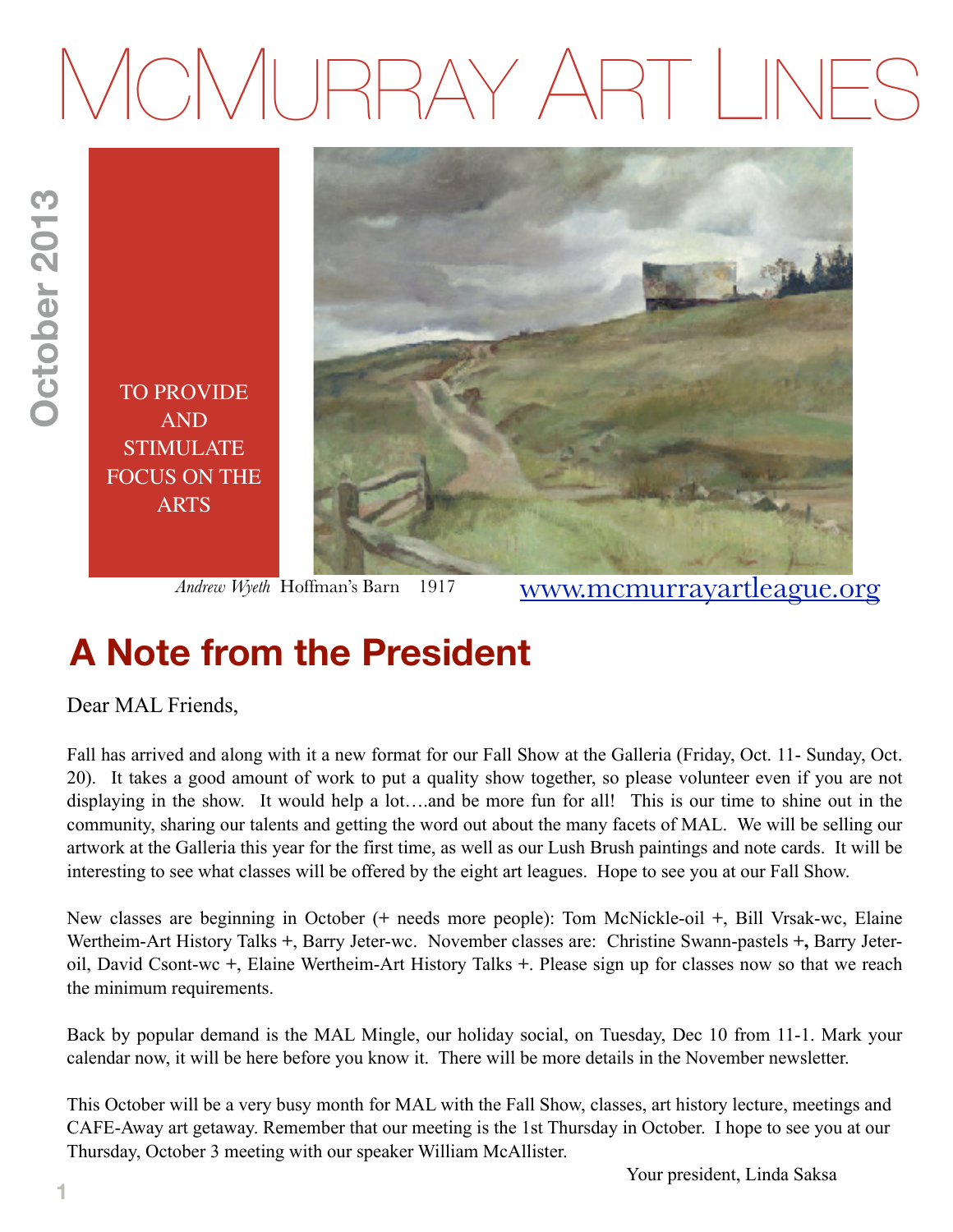# **News and Notes from the League**

#### **Membership**

Our membership has reached 108 (and climbing)! Since the last newsletter we welcome the following new or renewing members:

Lois Illar 412-653-4854/412-841-9530 6512 Ventura Dr, Pittsburgh PA 15236 [lois.illar@verizon.net.](mailto:lois.illar@verizon.net) *WC/Pastel*

Kathleen Cleaver 412-279-3035/412-266-5760 1286 Folkstone Dr Pittsburgh,PA 15243 *WC/Mixed media*

Carmen DiGiacomo. 412-563-1859/412-606-8539 900 Florida Ave, Pittsburgh, PA 15228 [tippfado@verizon.net](mailto:tippfado@verizon.net) *Photograph*

You can add new members to the new Membership Directory.. Anyone wishing to join can do so via [mcmurrayartleague.org,](http://livepage.apple.com/) by picking up a membership form at the MAL studio or by calling Carol Kilkeary at 724-941-4855.

#### **McMurray Art League's CAFE Away**

CAFE Away at Oglebay Park on Wednesday, October 23; Thursday, October 24; Friday, October 25; is going to happen. Hurrah. If anyone still wants to go it's still not too late. Contact Theresa Bozzo at  $ozzobt(\partial a)$  com or at 412 429 1619. We have 11 people attending. The more the merrier. Hope to hear from you!

Theresa

#### **MAL Shows at Peters Library**

Our current show runs Sept 11 to Nov 11 The Holiday Show runs Nov 11 to January 8 On Jan 8, MAL takes a winter break (to paint, one assumes!) *The LensShooters come in with their show January 8 to February 5.* MAL resumes: Feb 5 to April 2. Further schedule TBA 2014.

Thanks to our participants. Be sure to stop and see all the shows. MAL and the LensShooters.

Happy Painting to all, Shirley

#### **We Need Your Help**

This year's *Fall Show at the Galleria* is such a new venture! All of the local art leagues will be participating throughout the mall. Sales will also be allowed for the first time and classes will be taught for the public! MAL has four classes being offered! It is going to be an art fair for all to enjoy.

We need two people to sit during each session and are in need of more sitters than are available. If you are not in the show this season, we can still use your help. It would be really appreciated. You will enjoy this adventure even if you aren't in the show. Please contact Theresa Bozzo ASAP at [ozzobt@aol.com](mailto:ozzobt@aol.com) or 412 429 1619.

#### **Forget What You Put in Past MAL Shows?**

Remember that MAL standards do not allow you to enter a piece in a spring or fall show that has been in a previous spring or fall show. Your webmaster has posted on our website the pieces displayed in the spring and fall MAL shows back to spring 2010 . See the link on the top of the Exhibits page.

Jan Pini

#### **Art DVD Library**

New this year we are beginning an Art DVD Library to add to our book collection that members may borrow. We are asking members to donate Art DVDs to the MAL Library so other artists may also enjoy and learn from them. Simply leave the DVDs on the table near the refrigerator. We will label the new DVDs and have them available to borrow on our bookshelf. There is a new sign in/out sheet for books and DVDs. No VHS tapes, please.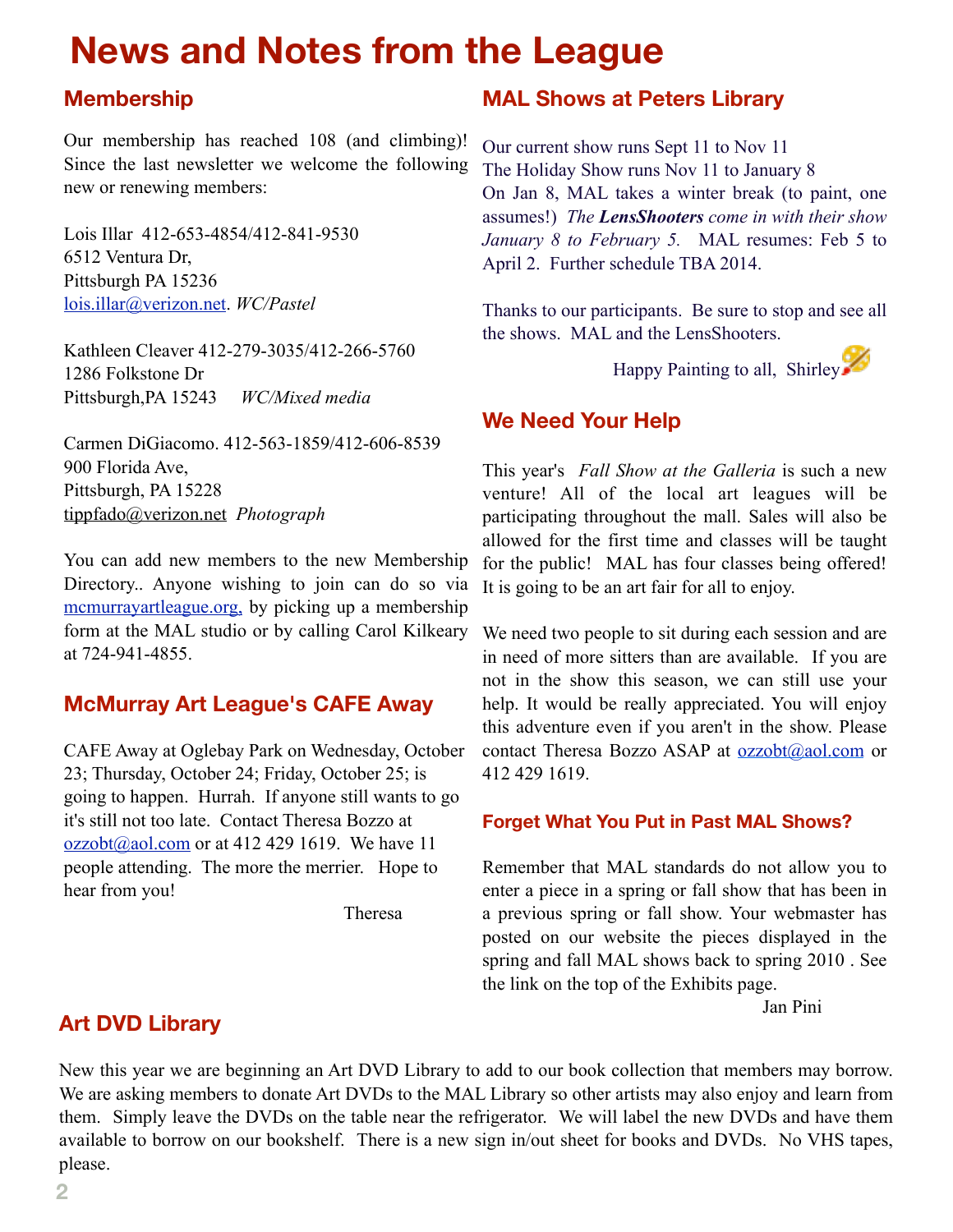# **2013-2014 MAL Classes, CAFEs and Events**

The McMurray Art League is in a class all it's own! We are one of the few organizations that offer the amount and variety of classes and CAFE's in this area. So let's support the league and get together and have some fun! There are still openings in the following classes and we will need more students in order to hold them. If these are your favorite teachers please send in your registrations ASAP. It would be a shame to have to cancel these wonderful instructors' classes.

Elaine Wertheim-- Art Lecture Series Tom McNickle--Oil Landscapes Christine Swann--Pastel Potraits Barry Jeter--Oil Painting Davis Csont--Watercolor and more

| Dates             | <b>ARTIST</b>                                                       | <b>MEDIA</b>                                                      | <b>HOURS</b>       | <b>MEMBER</b> | NON-MEM.       |  |
|-------------------|---------------------------------------------------------------------|-------------------------------------------------------------------|--------------------|---------------|----------------|--|
| Sept. 23, Oct 14, |                                                                     | <b>Elaine Wertheim Art Lecture Series</b>                         | 10 to $11:30$      | \$10          | $$15$ per day* |  |
| Nov $18$          | "Isabel Bishop, Fairfield Porter, Audrey Flack, Matisse in Morrocco |                                                                   |                    |               |                |  |
|                   |                                                                     | *Members pay \$27 for the series if they are registered by $9/12$ |                    |               |                |  |
| Oct. 2, 9, 16     |                                                                     | <b>Tom McNickle: Oil Landscapes</b>                               | $10 \text{ to } 4$ | \$35          | \$40 per day   |  |
| Oct. 8, 15        | <b>Bill Vrscak: Watercolor</b>                                      |                                                                   | $10 \text{ to } 4$ | \$40          | \$45 per day   |  |
| Oct 22, 29        |                                                                     | <b>Barry Jeter: Watercolor</b>                                    | $10$ to $4$        | \$35          | \$40 per day   |  |
| Nov 5, 12, 19     |                                                                     | <b>Christine Swann: Pastel Portraits</b>                          | $9:30$ to 3        | \$45          | \$50 per day   |  |
| Nov 6, $7$        | <b>Barry Jeter: Oil</b>                                             |                                                                   | $10 \text{ to } 4$ | \$35          | \$40 per day   |  |
| Nov 9, $16$       |                                                                     | <b>David Csont:</b> Watercolor and More                           | $10$ to $3$        | \$35          | \$40 per day   |  |
| Jan 21, 22        |                                                                     | <b>Jeannie McGuire: Watercolor Figures</b>                        | $10 \text{ to } 4$ | \$45          | \$50 per day   |  |
| Feb $4, 11$       |                                                                     | <b>Kit Paulson: Watercolor</b>                                    | $10 \text{ to } 4$ | \$30          | \$35 per day   |  |
| Mar 4, 11, 18, 25 |                                                                     | <b>Tom McNickle: Watercolor</b>                                   | $10$ to 4          | \$35          | \$40 per day   |  |

#### **Signing up for Classes**

There are two ways that you can sign up for classes: using our website or by contacting Jean Kunz.

You can sign up on the website by viewing either "Events" or "Calendar". Using the "Calendar" you can view the entire month at a time. When signing up for classes on the website, go to [www.mcmurrayartleague.org](http://www.mcmurrayartleague.org) and click on "WA Calendar". There you can view the calendar by the month. You may view previous month or next month (at the upper right of the calendar). Select the class you want, the class window will open and then select "Register". Your email address will show, then select "next". Select the proper registration (members must be signed in to get the membership fee). Your info will be displayed, click "next". "Confirm and proceed to payment" will show what you owe for that class. You may continue to register for additional classes using the red "Back" button. You can then pay for several classes at one time. When you are ready to pay, you may pay using PayPal or you can mail a check (made out to **McMurray Art League** ) to:

Jean Kunz/Class Registrar 1818 Kent Rd Pittsburgh, PA 15241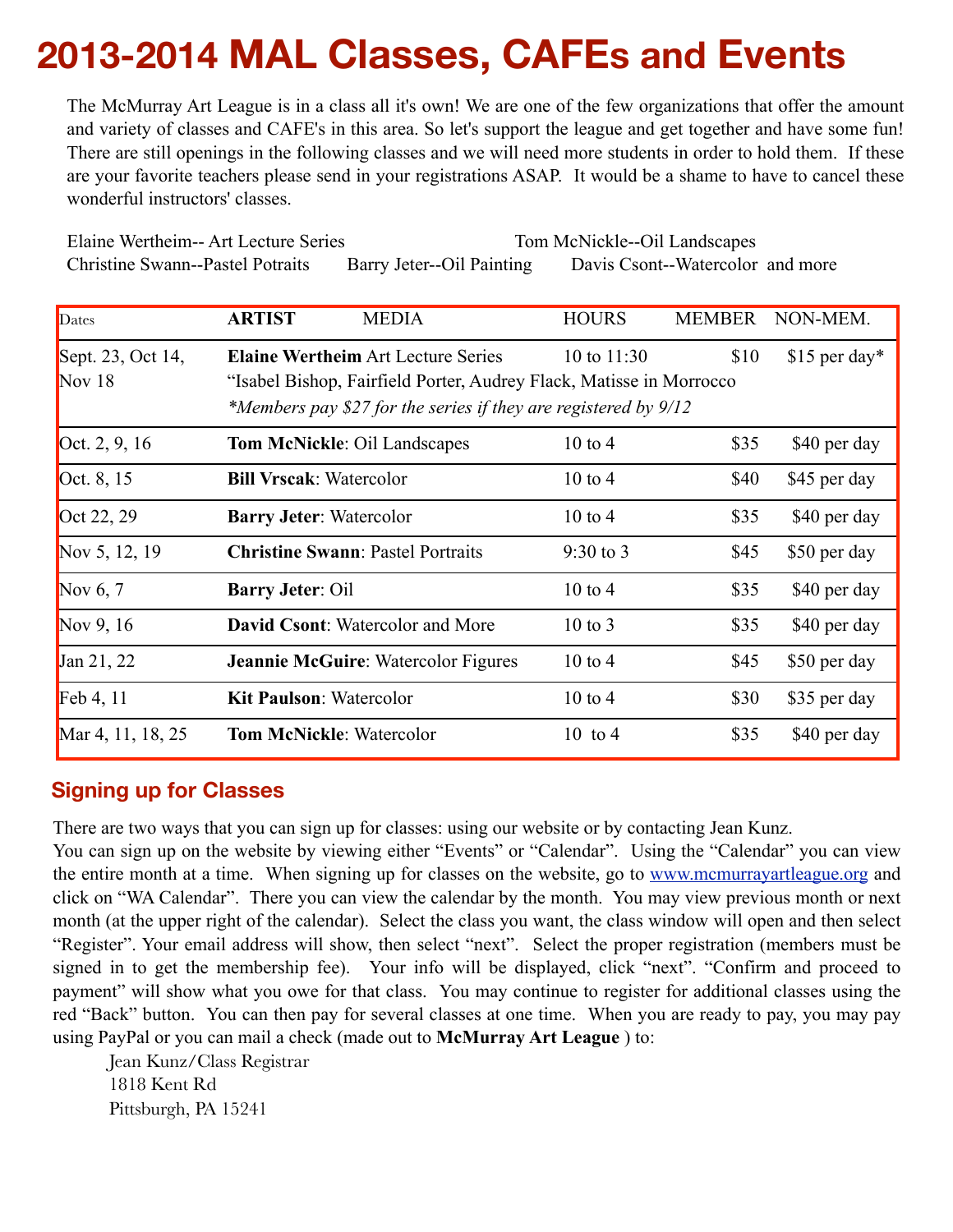#### **Class Info cont'd:**

Please write the instructor's name and date of class on the check. You will receive an email confirmation of your registration. Unfortunately we can only process a refund if you cancel on or before 14 days of the scheduled class. *McMurray Art League has great instructors. Once the instructor has been contracted for the class we need to fulfill our obligation to them by paying their contracted stipend.* 

If you have any questions about class content, contact Theresa Bozzo at [classcoordinator@mcmurrayartleague.org](mailto:classcoordinator@mcmurrayartleague.org) or call 412-429-1619

### **CAFEs**

Zentangle CAFE, presented by Polly Kamon held on October 19 is the reason you may see some unusual and interesting "doodles" around. The next CAFE will be held in November using "Altered Paper" presented by collage master, Darlene Sanders. We hope to hold another in December for some holiday fun and will notify all as soon as the details are worked out on both of these!

# **2013-14 Thematic Shows**

#### **Thematic Shows Continue**

The "Black and White" thematic show is on exhibit in the studio from September 26 – November 21. Be sure to stop by on a Thursday evening from 5 -8 p.m. to view the show and to visit with fellow artists who are either there as an exhibiting artist or working at the studio during that time. On November 21 the show will change to express the theme "Seasons." All McMurray Art League members are invited to hang "seasonal" themed work. Contact Sandy Conley [conley1973@verizon.net](mailto:conley1973@verizon.net) or Michalina Pendzich [mpendich@yahoo.com](mailto:mpendich@yahoo.com) by November 14 if you want to participate.

*September 26 – November 21, 2013* **"Black and White"** – No explanation necessary…and, no color allowed! Receiving on Sept. 26th,  $5 - 8$  p.m.

*November 21 –January 30, 2014* 

**"Seasons"** – Any work that is an expression of or inspired by Seasons is eligible for this show. This could include "seasons of life" as well as depictions of nature. Receiving on Nov. 21,  $5 - 8$  p.m.

*January 30 – March 27, 2014* **"Home"** – Is it where the heart is or is it an architectural rendering? Think about your home-inspired pieces and participate in the show. Receiving on January 30,  $5 - 8$  p.m.

*March 27 – May 29, 2014* **"The Human Form**"- Portrait artists and life-drawing class participants, this one's for you. Receiving on March 27,  $5 - 8$  p.m.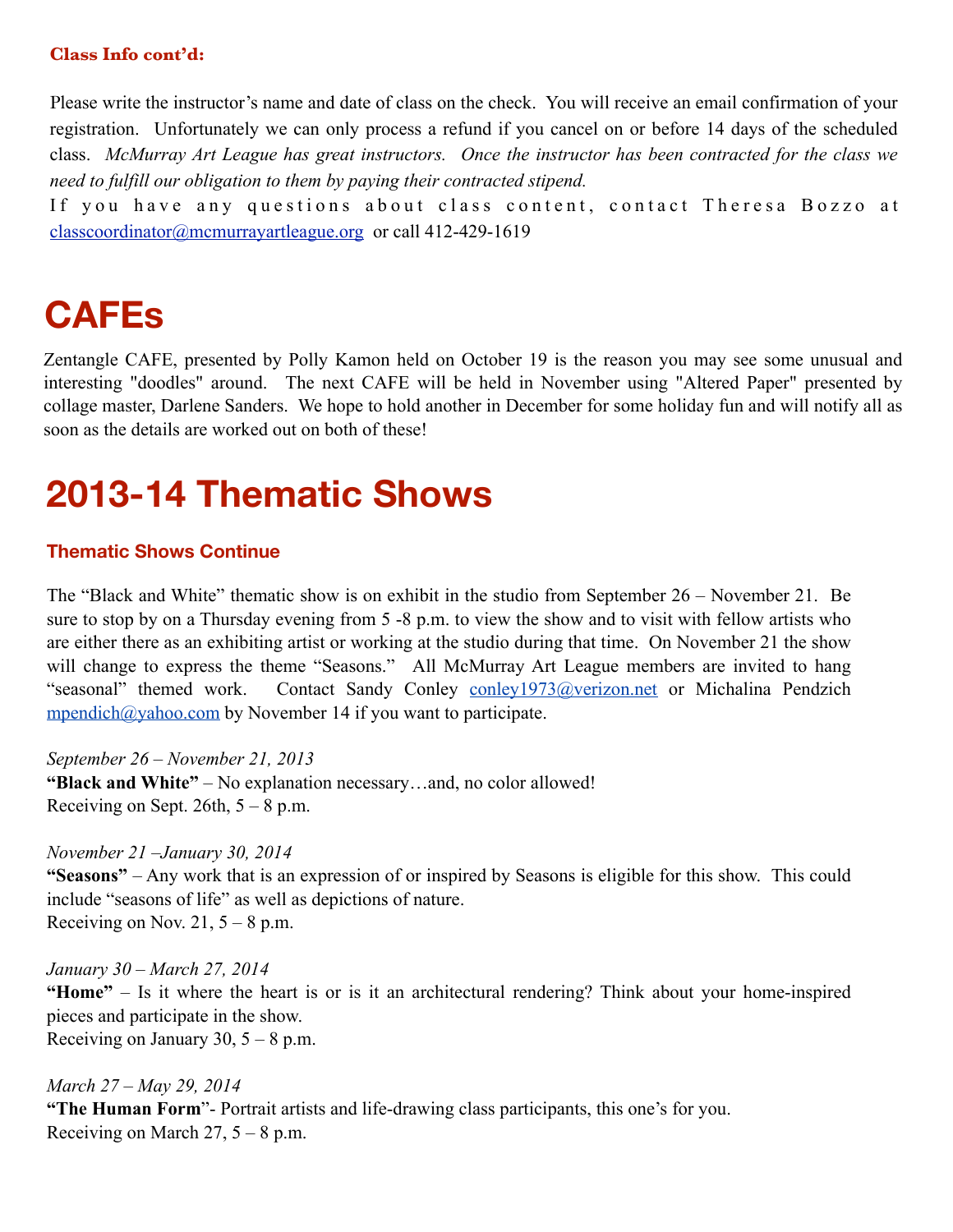# **MAL Speakers for 2013 2014**

MAL has quite a list of guest speakers scheduled for this working year. We started with **Josh Hogan** on *September 12 at 7 pm*. Our upcoming speaker, scheduled for *October 3,* is **William McAllister**, a top notch artist who has been working seriously in watercolors since 1982. His work is exhibited internationally and locally. In addition, he has been featured in numerous publications. His website, [www.mcallisterpaintings.com](http://www.mcallisterpaintings.com/) is wonderful and worth the visit.

The remaining season will feature **Bob Daley** on *November 14*, **Sue Schneider** on February 13, **Amy Lindenberger** on *March 6* and finally, **Mark Klinger** on *April 10*. Come join us!



Andrew Wyeth *Distant Thunder* 1961

### **News from Outside the League and Beyond!**

#### **Pittsburgh Pastel Artists League Workshops**

A pastel plein air workshop with acclaimed tree and landscape painter Diane Grugaras has been scheduled for Saturday October 12 at the Frick Art and Historical Center [\(www.thefrick.pittsburgh.org\)](http://www.thefrick.pittsburgh.org/), located at 7227 Reynolds Street in Point Breeze. (corner of Penn and South Homewood with the entrance to the free parking lot on Reynolds). All levels from absolute beginner to experienced plein air painters are invited to attend! Please let Karen Ferrick <mailto:khillferrick@comcast.net>) know by September 30 if you plan to attend. The price is \$15 for PPAL members and \$25 for non-members. Mail your check made out to PPAL to Karen Ferrick, 519 Rockland Drive, Pittsburgh, PA 15239.

PPAL is hosting a three day workshop April 22-24, 2014 at Third St. Gallery in Carnegie featuring Margaret Evans. Margaret is an internationally known pastel painter from Scotland. The cost of the workshop is \$350. Contact Mary Dunn at 412-576-1423 or modunn2@comcast.net for more information.

And don't forget the PPAL exhibit currently on display at the Frank Sarris Public Library in Canonsburg. Several of our MAL members have pieces on display. The exhibit runs through October 4. Here's a link to an article in the Observer Reporter newspaper about the exhibit: [www.observer](http://www.observer-reporter.com/article/20130909/NEWS01/130909382#.Ujtl5srD_IV)[reporter.com/article/20130909/NEWS01/130909382#.Ujtl5srD\\_IV.](http://www.observer-reporter.com/article/20130909/NEWS01/130909382#.Ujtl5srD_IV)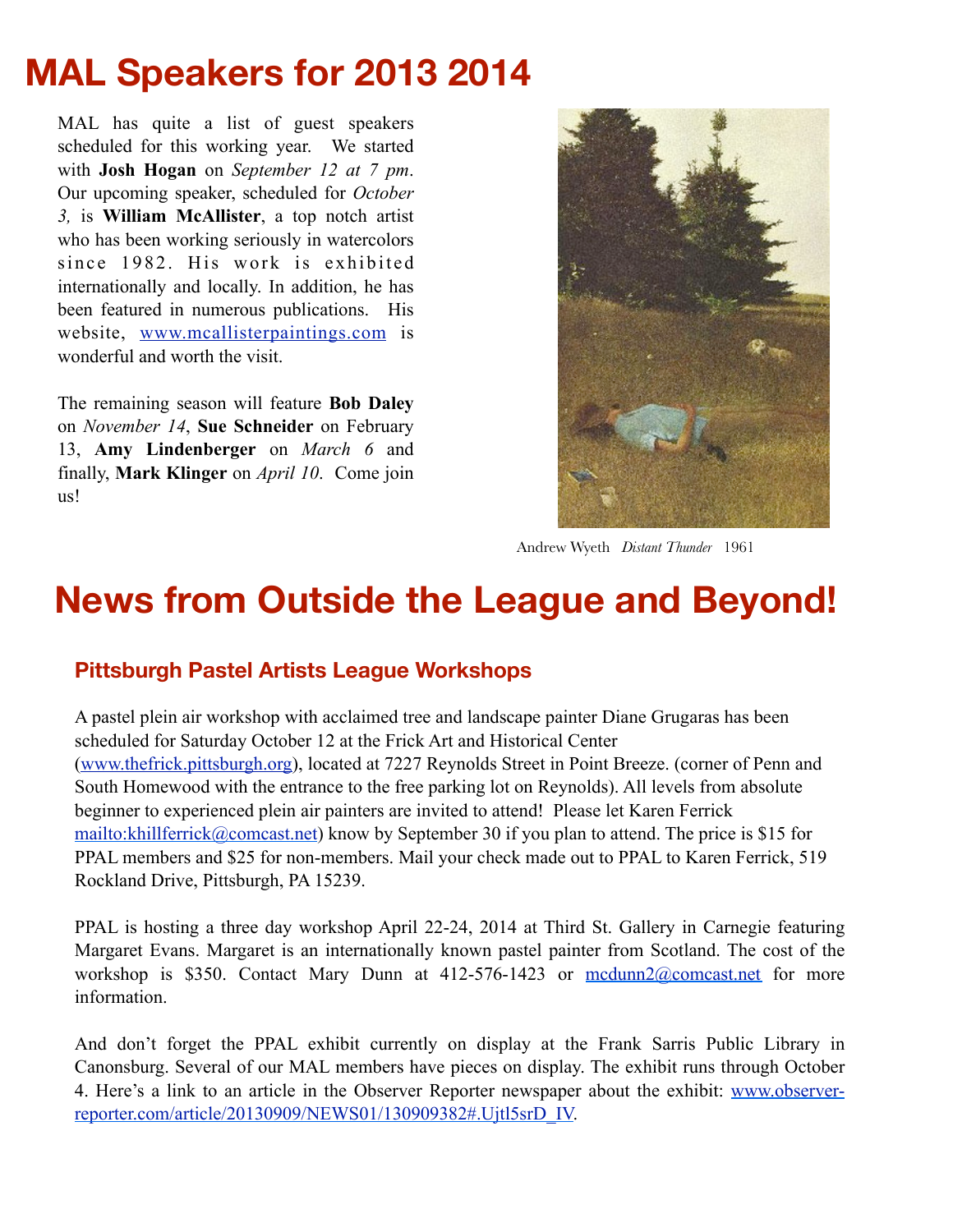# **MAL Bylaws Update**

MAL Bylaws Update will be voted on at the October meeting. Please review the revisions. Some revisions are being proposed to the League's Bylaws. According to our Bylaws, the information must be published in the newsletter for a membership vote. This has already been voted on by the Board. Below you will see the previous text crossed out with the new wording in red. The full document with changes marked is available on our website under Newsletters and Information. Note that the text in Article 10 was changed to match that in our Articles of Incorporation.

#### Article 7. COMMITTEE CHAIRS AND THEIR DUTIES

- 1. Committee Chairpersons shall be appointed by the President as required.
	- d. The Hospitality Chair shall provide for all refreshments at the meetings of the League and at all special events. replenish studio supplies.
	- g. The Nominating Committee shall consist of one board member and one League member who shall work with the MAL officers to The committee shall present the proposed slate of officers and Board members at the March meeting and include the proposed slate of officers and Board members in the March newsletter. Nominations will also be accepted from the floor (with the consent of the nominee) at the April (or May) meeting, at which time the League members will vote for the officers

#### Article 10. DISPOSITION OF FUNDS AND PROPERTY UPON DISSOLUTION

1. All indebtedness of the League shall be credited upon dissolution and the balance of moneys including real property, if any, shall be donated to a non-profit visual arts organization in the area.

Upon dissolution of the organization, the Board of Directors or governing staff shall, after paying or making provision for all the payment of all the liabilities of the organization, dispose of all the assets of the organization in such manner, or to such organization(s) organized and operated exclusively for charitable, educational or visual arts purposes as shall at the time qualify as an exempt organization(s) under section 501(c)(3) of the Internal Revenue Code of 1954 (or corresponding provision of any future United States Internal Revenue Law), as the Board of Directors or governing staff shall determine. Any such assets not so disposed of shall be disposed of by the Court of Common Pleas of the county in which the principal office of the organization is then located, exclusively for such purposes as said Court shall determine, which are organized and operated exclusively for such purposes.

#### **Policies Update**

Some trivial revisions were made to the League's Policies. Policies need only be approved by the Board and these changes have been approved. The full document with changes marked is available on our website under Newsletters and Information.

| <b>Board Meetings - Mondays</b> |
|---------------------------------|
| October $21 - 2:00$ pm          |
| January $20 - 2:00$ pm          |
| February $17 - 2:00$ pm         |
| March $24 - 2:00$ pm            |
| April $21 - 2:00$ pm            |

| <b>General Meetings - Thursdays</b> |  |
|-------------------------------------|--|
| October $3 - 2:00$ pm--1st Thurs    |  |
| November $14 - 2:00$ pm             |  |
| February $13 - 2:00$ pm             |  |
| March $6 - 2:00$ pm--1st Thurs      |  |
| April 10 - 7:00 pm                  |  |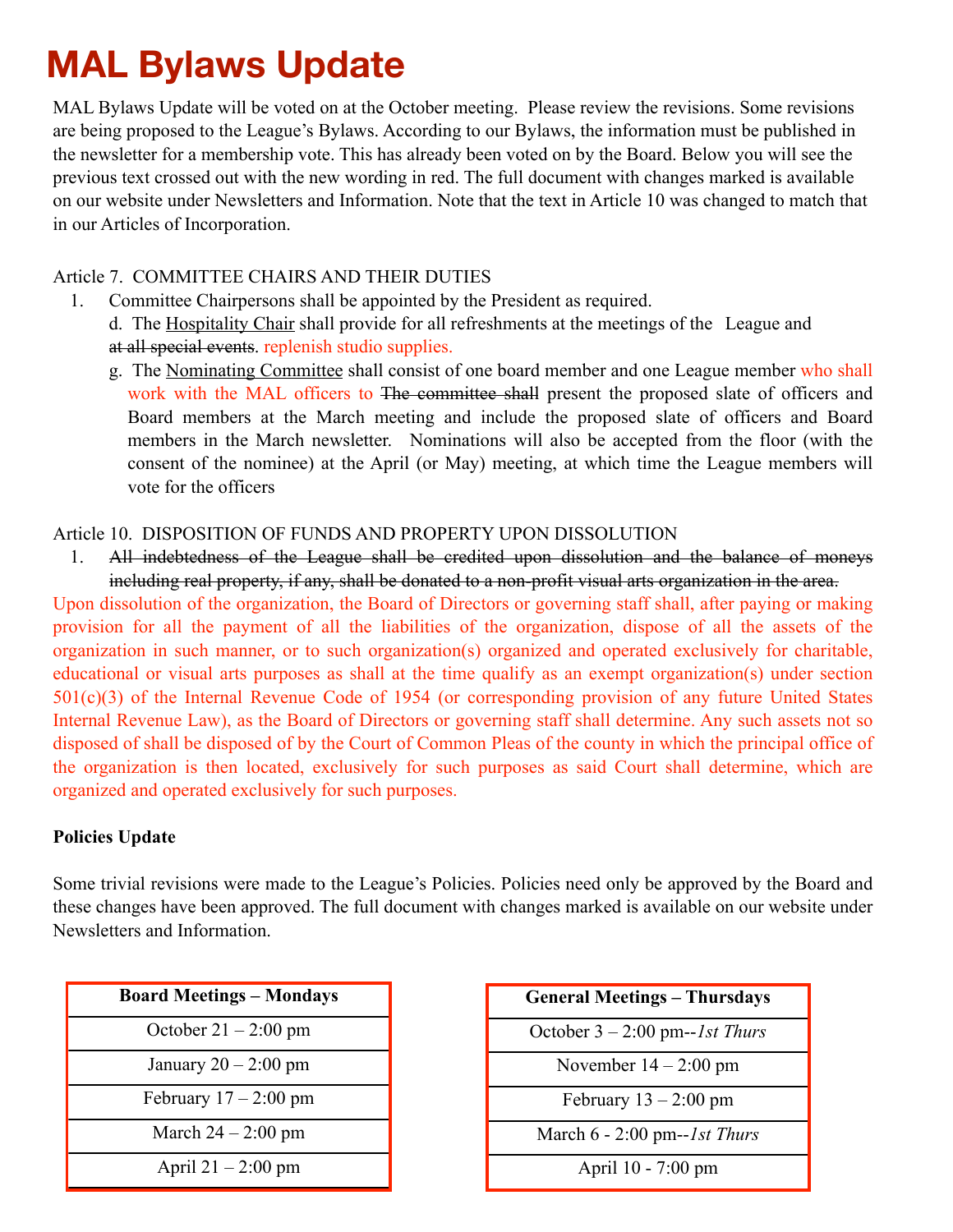### **Fall Show Update**

Plans for the fall show are coming together as the **Screening (Saturday, September 28, 10-11:30 AM)**, the **Setup (Thursday, October 10 at 9:00 PM)** and the **Opening Reception (Saturday, October 12, 7:00-8:00 PM)** are rapidly approaching. Volunteers are still needed in many areas. We need volunteers to:

- help with screening
- to provide a truck and to transport screens to the Galleria
- help with setting up screens
- checking in artists
- assist with take down, and
- provide a truck and transport screens back to the studio.

Fortunately, volunteers stepped up to present four wonderful classes during the show: *Susan Castriota* – "Wilson's Wondrous Tails" Book Reading, Signing and Drawing Demonstration; *Lydia Mansur* – "Fancy Script Calligraphy; *Denise Graham* – Free Form Polymer Fabric; and *Judy Kandel* – Paper Birds.

Sharing space at the Galleria with seven other art leagues, and selling our artwork at the Galleria for the first time brings great opportunities for all of us. **Don't forget the Galleria Poster Contest entries deadline is September 30 – with a \$500 prize!** This is an event you won't want to miss both as a participant and spectator. Please read the Prospectus and Standards for details and we will see you at the Screening on September 28.

**Any questions call co-chairs Laura Mooney 412-561-8176 or Ginny Hults 724-941-8531**

#### **MAL Directory Updates**

**The MAL 2013-2014 Directory will be distributed at the Fall Show screening on September 28 and again at the October 3 General Meeting.** See Alena Lutton for your copy. To Update Your Directory. simply print out the names and member information listed below, then cut out and paste onto a blank page in your directory booklet.

Lois Illar 412-653-4854/412-841-9530 6512 Ventura Dr, Pittsburgh PA 15236 [lois.illar@verizon.net.](mailto:lois.illar@verizon.net) *WC/Pastel --------------------------------------------------------------------------------------------------------------------------------* Kathleen Cleaver 412-279-3035/412-266-5760 1286 Folkstone Dr Pittsburgh,PA 15243 *WC/Mixed media* -------------------------------------------------------------------------------------------------------------------------------- Carmen DiGiacomo. 412-563-1859/412-606-8539

900 Florida Ave, Pittsburgh, PA 15228 [tippfado@verizon.net](mailto:tippfado@verizon.net) *Photograph*